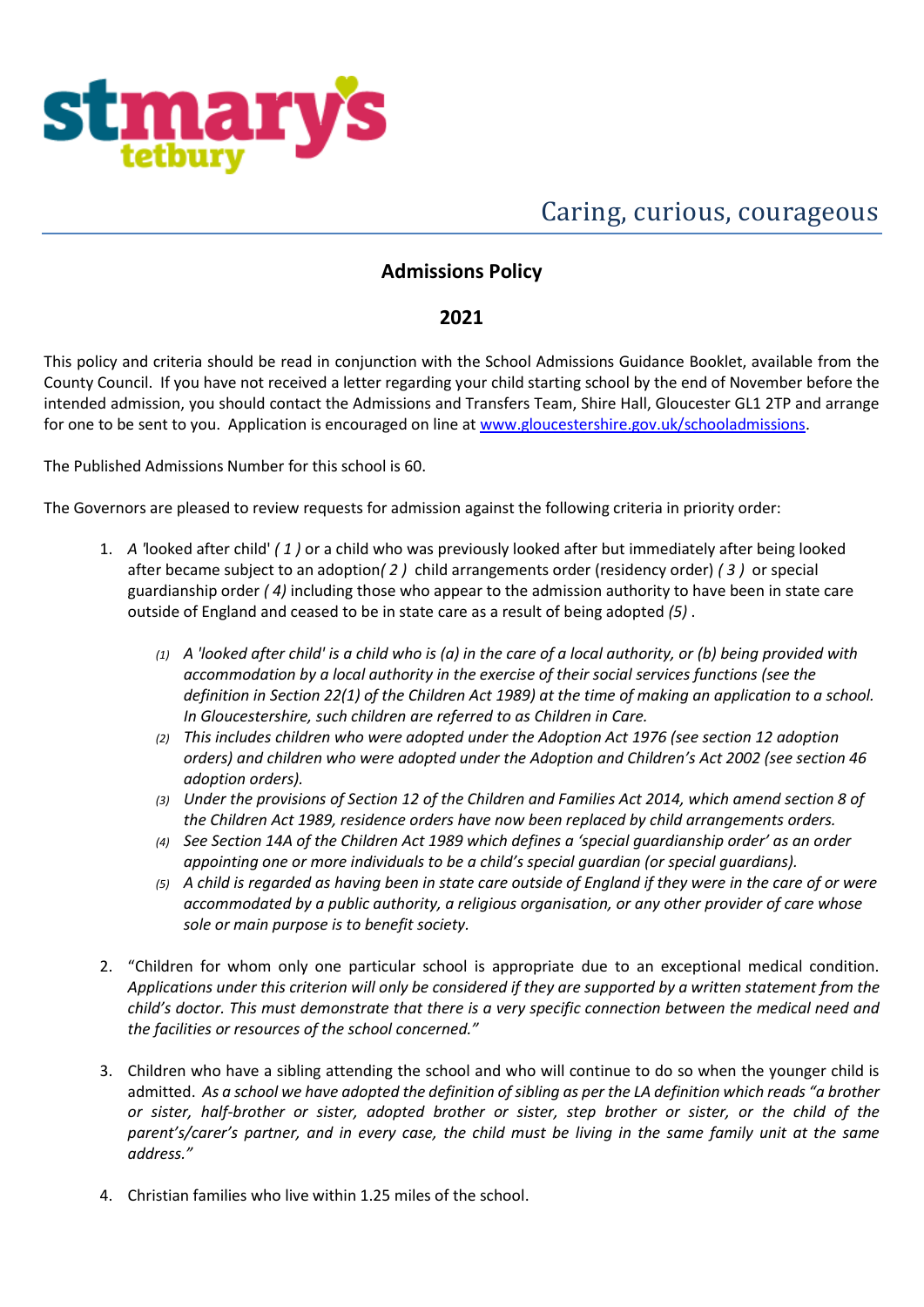- 5. Families who live within 1.25 miles of the school.
- 6. Christian families who live within the Benefice of Tetbury, Beverston, Long Newton and Shipton Moyne (but more than 1.25 miles from the school).
- 7. Families who live within the Benefice of Tetbury, Beverston, Long Newton and Shipton Moyne (but more than 1.25 miles from the school).
- 8. Christian families who live outside the Benefice of Tetbury, Beverston, Long Newton and Shipton Moyne.
- 9. Families who live outside the Benefice of Tetbury, Beverston, Long Newton and Shipton Moyne.

Distance from the school will be measured in a straight line from the ordnance survey point of the child's home address (including flats) to the ordnance survey point of the school, using the Local Authority's computerised measuring system.

In the event that the school is oversubscribed within one of the criteria above those living closer to the school will receive higher priority.

For the purpose of this Admissions Policy "Christian" is defined as:

Children whose parent(s)'/primary carer(s)' regular place of worship is a member of Churches Together in England. A letter of support from the minister would be required. For the guidance of the ministers, it is considered that "regular" means "have attended a principal act of worship at least 8 times in the previous year.

In the event that during the period specified for attendance at worship the church has been closed for public worship and has not provided alternative premises for that worship, the requirements of these arrangements in relation to attendance will only apply to the period when the church or alternative premises have been available for public worship. Church attendance will be calculated only for the period when churches were open for public worship. This will be reduced to 5 times in 12 months before the minister completes the Supplementary Information Form (SIF).

In the event of a child being refused a place there is a right of appeal to an independent appeal process. Parents should write to the governors at the school requesting Appeal Application Forms. An independent appeals panel will then meet to decide upon the outcome with a decision being taken within 30 school days of receipt of the appeal.

#### **Admission of Summer Born Children for Reception Entry**

The Governing Body of St Mary's CE VA Primary School acknowledges the updated advice from the Department of Education that, parents/carers of "summer born" children (born between 1 April and 31 August) may request to start the Reception Class of a school a whole academic year later. The Governing Body will make a decision on behalf of St Mary's CE VA Primary School. We follow the Local Authority process which states that parents can only apply for a Reception place at a school once and must apply for a place during the standard application process timeline for their chronological year group, stating their reasons for requesting deferred entry to the following year. The Governing Body will decide whether the deferred entry can be approved for the school.

#### **Normal Admission Round**

The term 'normal admissions round' refers to all applications for admission to the main year of entry of the school i.e. Reception for Infant and Primary Schools. Applications made during the normal admissions round will be made in advance of the academic year in which the child is due to start at the new school. Children are entitled to a full-time place, however, may attend part-time until later in the school year but not beyond the point at which they reach compulsory school age.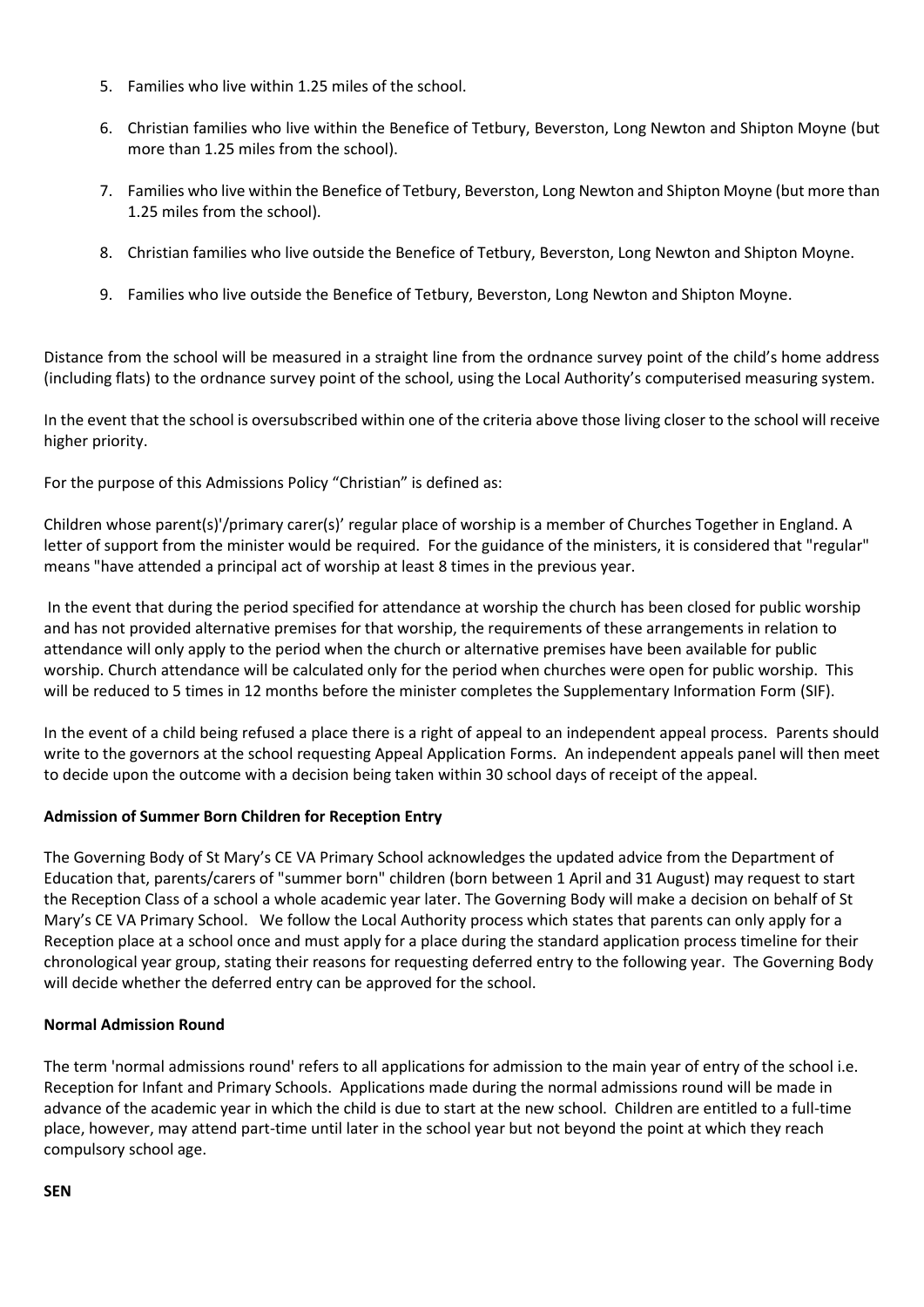The school is required to admit a child with an Education Health Care Plan that names the school, even if the school is full.

#### **Waiting Lists**

If the school is oversubscribed in Reception Year Group a waiting list will be held for (at least) the first school term (ie until December). The waiting lists will be prioritised according to the school's oversubscription criteria.

#### **Fair Access Protocols**

The school has signed up to the In-Year Fair Access Protocols held by the Local Authority. Should a vulnerable child within these Protocols require a place at the school, they will take precedent over any child on the waiting list.

#### **In Year Admissions**

For in-year applications only, the parent should apply directly to the preferred school in the first instance.

#### **Transport**

School transport may be available to families who live within the Benefice of Tetbury, Beverston, Long Newton and Shipton Moyne but more than 3 miles away from the school. This can be organised through the school.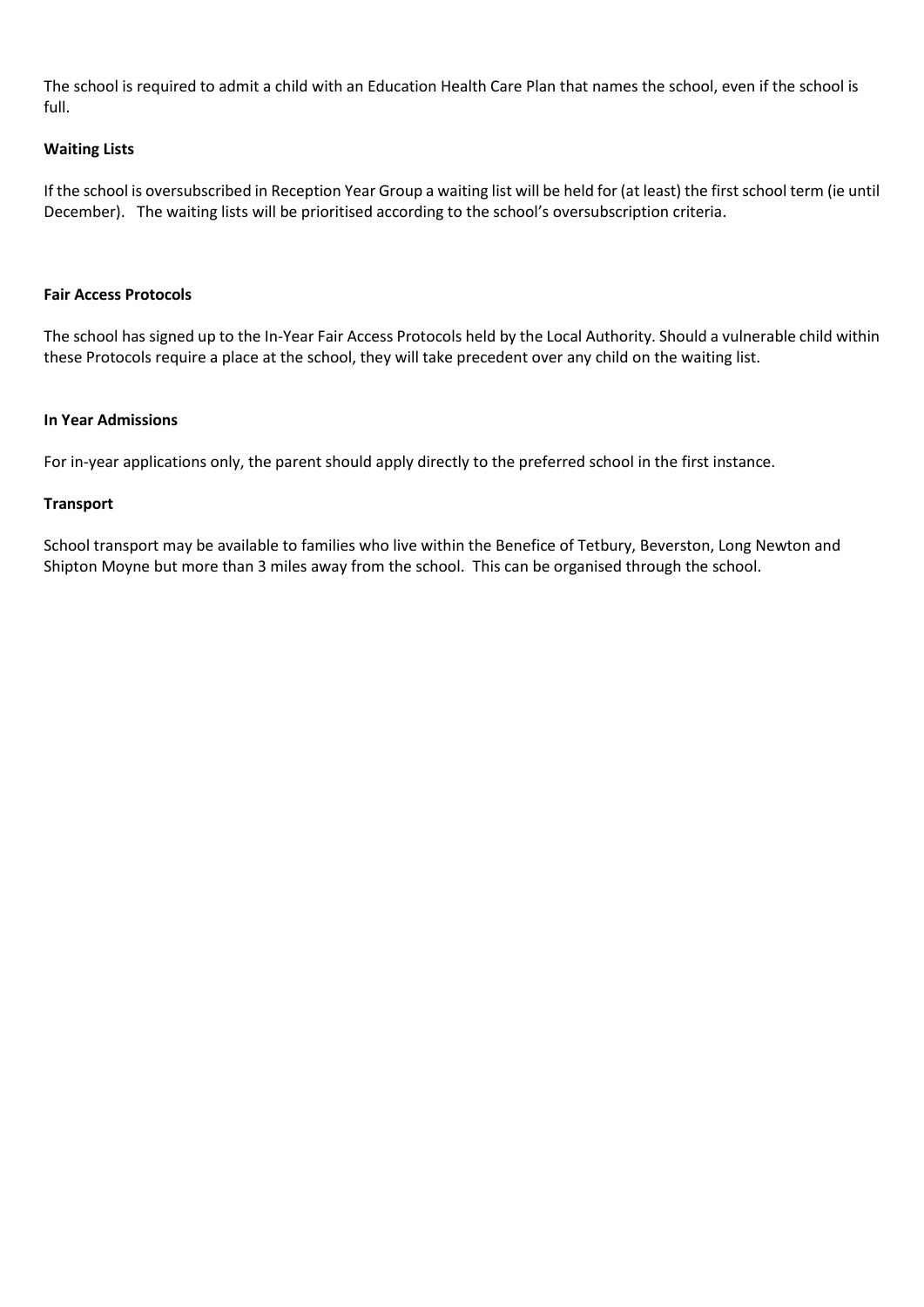## Supplementary Information Form (SIF)

## Statement of Regular Worship at a member of Churches Together in England

Please ask your regular minister to complete and sign one of the two statements below in support of your application, as a Christian family, for a school place at St Mary's CEVA Primary School, Tetbury.

|  | increased to the address) have attended a successive contract of the contract of the set of the set of the set o |
|--|------------------------------------------------------------------------------------------------------------------|
|  | principal act of worship at least 8 times in the 12 months before the minister completes the SIF <sup>**</sup> . |

Or

|  | home address) have demonstrated                                                                    |  |  |  |
|--|----------------------------------------------------------------------------------------------------|--|--|--|
|  | regular Christian worship however have not attended worship at this Church at least 8 times in the |  |  |  |
|  |                                                                                                    |  |  |  |
|  |                                                                                                    |  |  |  |
|  |                                                                                                    |  |  |  |

they have recently taken residence in the area).

\*\* **Church attendance will be calculated only for the period when churches were open for public worship. See variance to admission policy 2021/22 available on school website. This will be reduced to 5 times in the 12 months before the minister completes the SIF.**

Signed …………………………………………………………… Date………………….